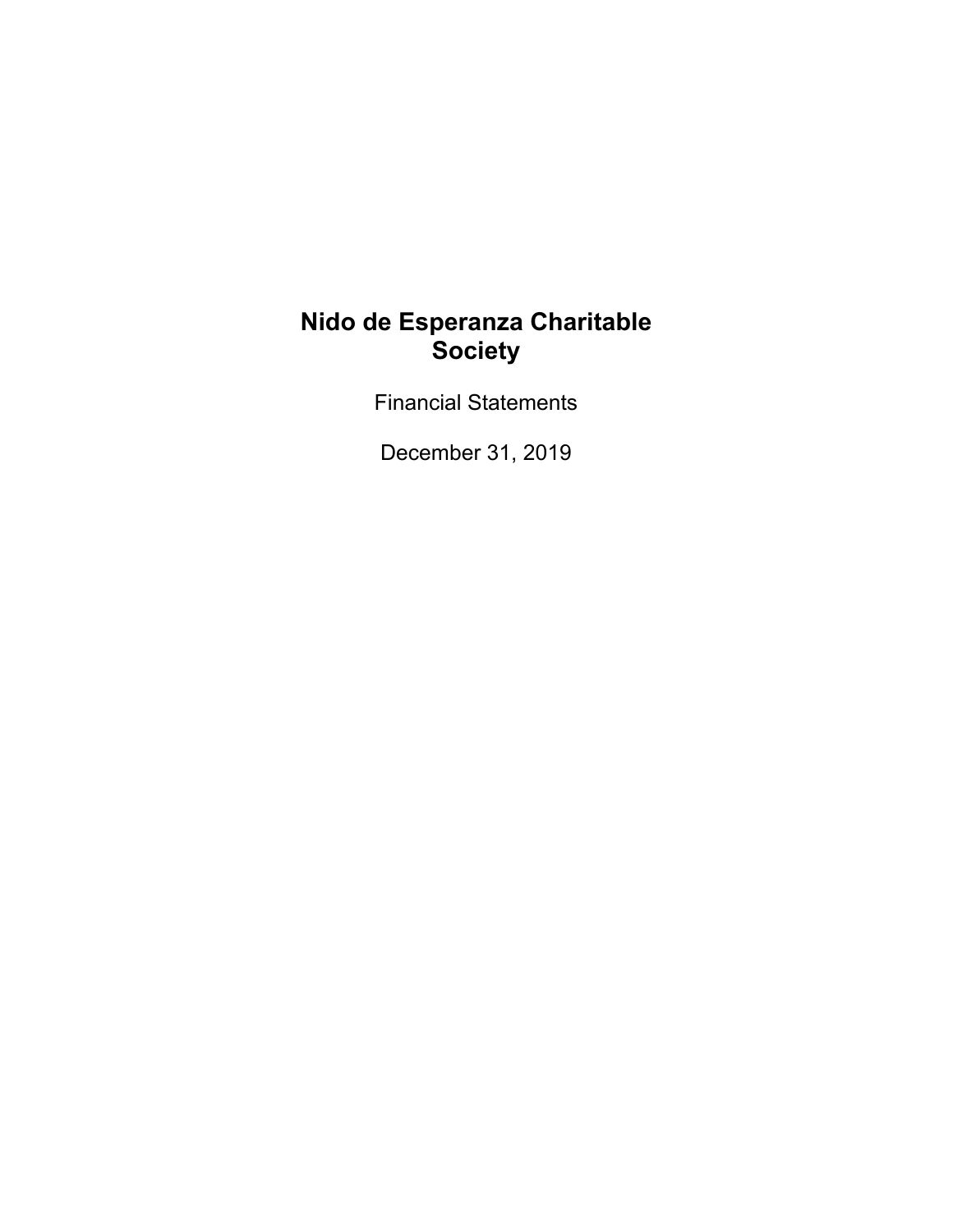

#### **Independent Auditors' Report**

**Board of Directors Nido de Esperanza Charitable Society** 

We have audited the accompanying financial statements of the Nido de Esperanza Charitable Society, which comprise the statement of financial position as of December 31, 2019, and the related statements of activities, functional expenses and cash flows for the year then ended, and the related notes to the financial statements.

#### *Management's Responsibility for the Financial Statements*

Management is responsible for the preparation and fair presentation of these financial statements in accordance with accounting principles generally accepted in the United States of America; this includes the design, implementation, and maintenance of internal control relevant to the preparation and fair presentation of financial statements that are free from material misstatement, whether due to fraud or error.

#### *Auditors' Responsibility*

Our responsibility is to express an opinion on these financial statements based on our audit. We conducted our audit in accordance with auditing standards generally accepted in the United States of America. Those standards require that we plan and perform the audit to obtain reasonable assurance about whether the financial statements are free from material misstatement.

An audit involves performing procedures to obtain audit evidence about the amounts and disclosures in the financial statements. The procedures selected depend on the auditors' judgment, including the assessment of the risks of material misstatement of the financial statements, whether due to fraud or error. In making those risk assessments, the auditor considers internal control relevant to the entity's preparation and fair presentation of the financial statements in order to design audit procedures that are appropriate in the circumstances, but not for the purpose of expressing an opinion on the effectiveness of the entity's internal control. Accordingly, we express no such opinion. An audit also includes evaluating the appropriateness of accounting policies used and the reasonableness of significant accounting estimates made by management, as well as evaluating the overall presentation of the financial statements.

We believe that the audit evidence we have obtained is sufficient and appropriate to provide a basis for our audit opinion.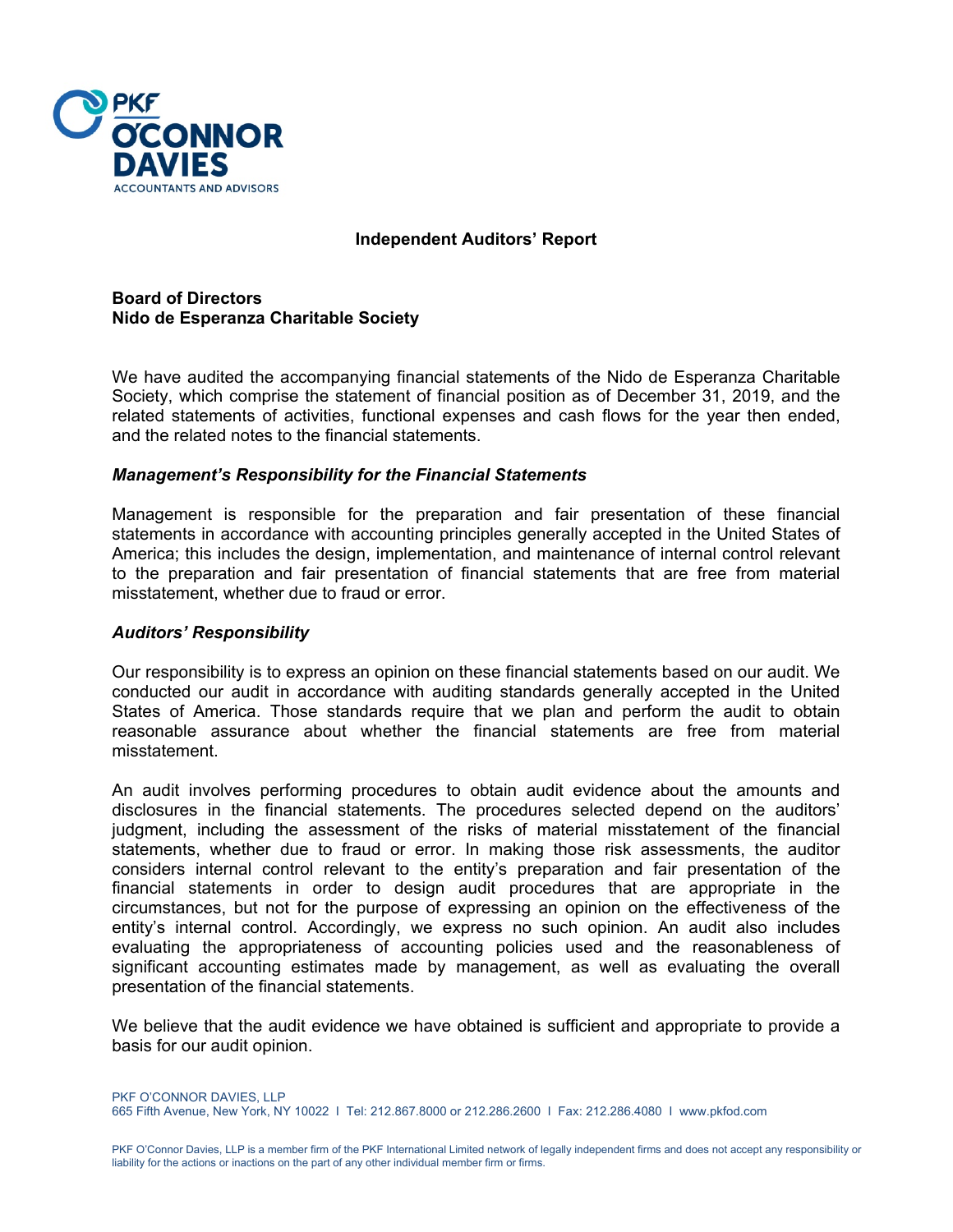#### **Board of Directors Nido de Esperanza Charitable Society** Page 2

## *Opinion*

In our opinion, the financial statements referred to above present fairly, in all material respects, the financial position of the Nido de Esperanza Charitable Society as of December 31, 2019, and the changes in its net assets and its cash flows for the year then ended in accordance with accounting principles generally accepted in the United States of America.

PKF O'Connor Davies, LLP

February 17, 2021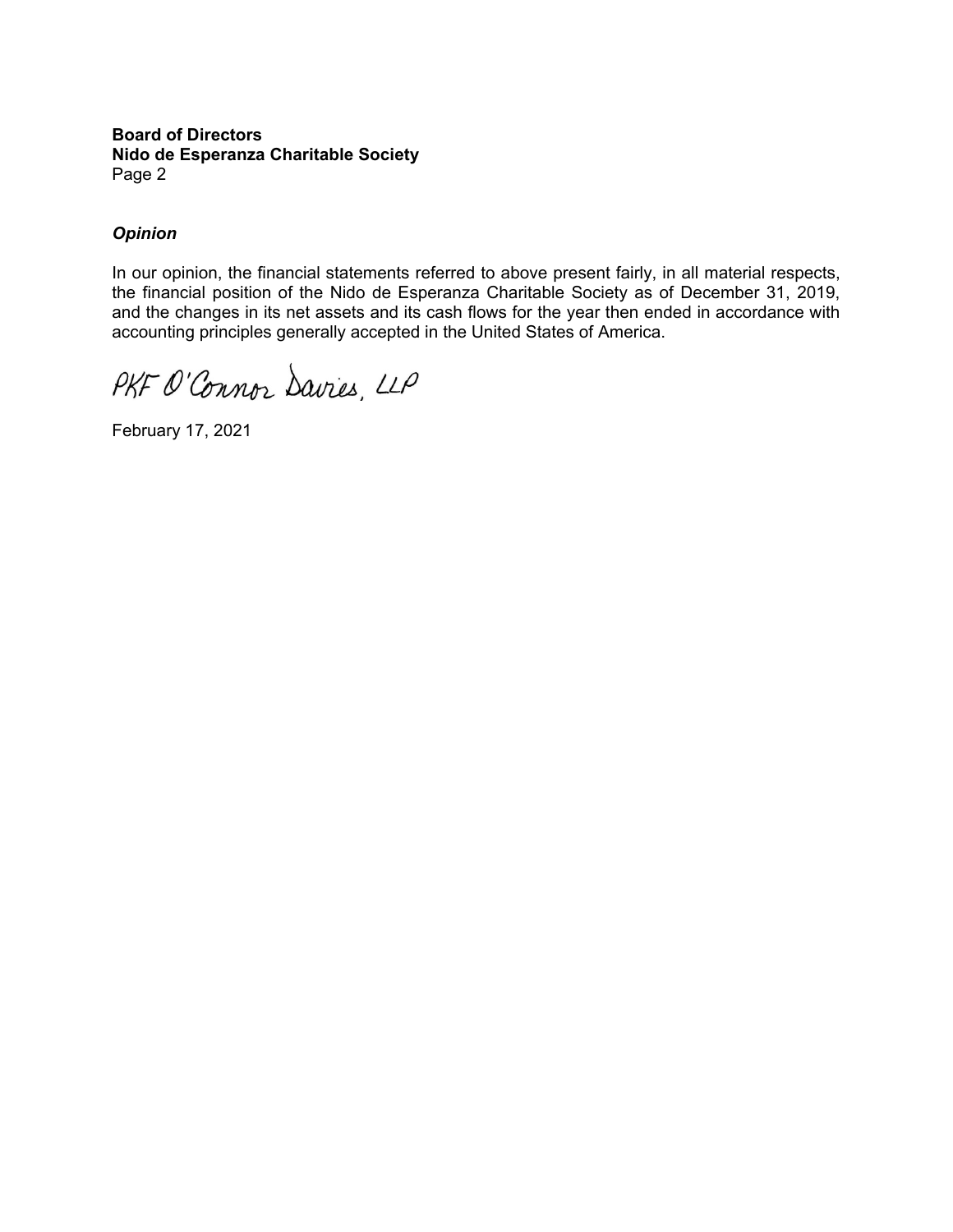Statement of Financial Position December 31, 2019

| <b>ASSETS</b><br>Cash                            | 284,002<br>\$ |
|--------------------------------------------------|---------------|
| Contributions receivable                         | 37,659        |
|                                                  | 321,661<br>\$ |
| <b>LIABILITIES AND NET ASSETS</b><br>Liabilities |               |
| Accounts payable and accrued expenses            | \$<br>1,475   |
| Net assets without donor restrictions            | 320,186       |
|                                                  | 321,661<br>\$ |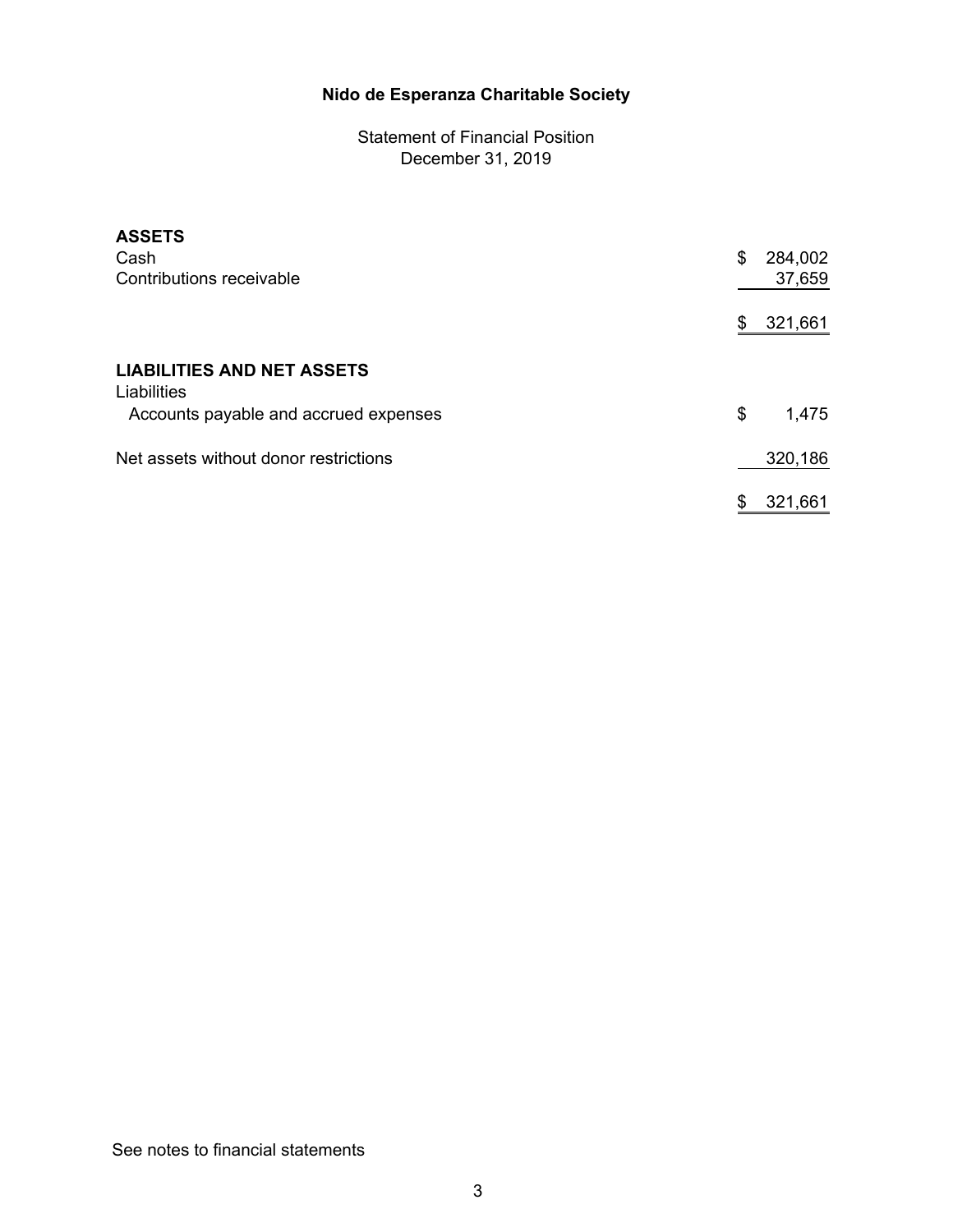Statement of Activities Year Ended December 31, 2019

| <b>SUPPORT AND REVENUE</b>                   |               |
|----------------------------------------------|---------------|
| Contributions                                | \$<br>649,078 |
| In-kind contributions                        |               |
| Tangible items                               | 117,810       |
| <b>Donated services</b>                      | 213,493       |
| <b>Total Support and Revenue</b>             | 980,381       |
| <b>EXPENSES</b>                              |               |
| Program services                             | 556,763       |
| Management and general                       | 89,682        |
| Fundraising                                  | 13,750        |
| <b>Total Expenses</b>                        | 660,195       |
| Change in Net Assets                         | 320,186       |
| <b>NET ASSETS WITHOUT DONOR RESTRICTIONS</b> |               |
| Beginning of year                            |               |
| End of year                                  | 320,186       |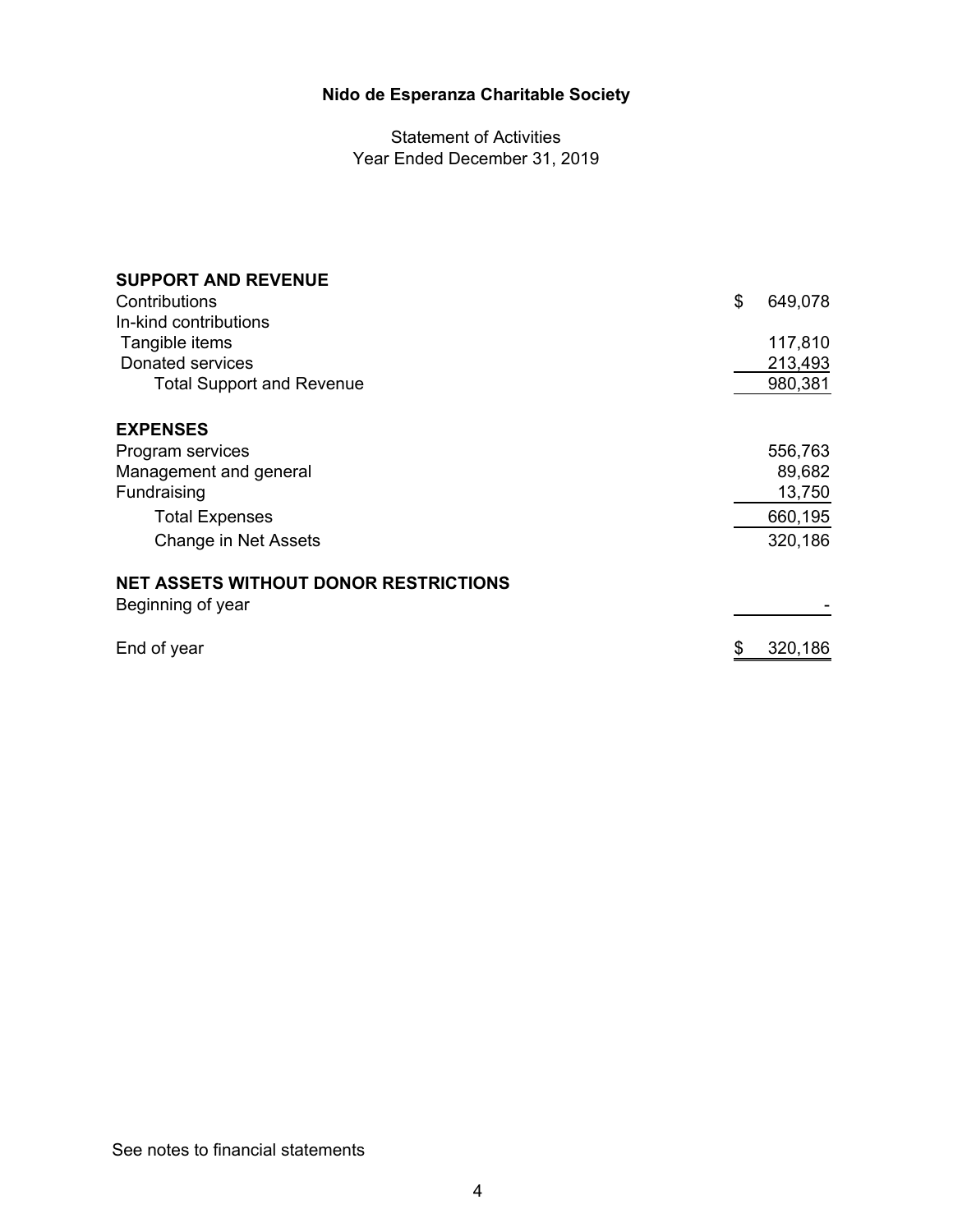Statement of Functional Expenses Year Ended December 31, 2019

|                                    | Program       | Management   |              |               |
|------------------------------------|---------------|--------------|--------------|---------------|
|                                    | Services      | and General  | Fundraising  | Total         |
| <b>Personnel Expenses</b>          |               |              |              |               |
| Salaries and wages                 | \$<br>184,978 | \$<br>9,736  | \$           | \$<br>194,714 |
| Employee benefits                  | 32,561        | 1,714        |              | 34,275        |
| Payroll taxes and                  | 15,460        | 814          |              | 16,274        |
| <b>Total Personnel Expenses</b>    | 232,999       | 12,264       |              | 245,263       |
| Donated goods                      | 117,810       |              |              | 117,810       |
| <b>Donated Services</b>            |               |              |              |               |
| Program related services           | 55,020        | 13,780       | 13,750       | 82,550        |
| Rental space                       | 65,340        | 660          |              | 66,000        |
| Administrative support             | 3,735         | 61,208       |              | 64,943        |
| <b>Professional Fees</b>           |               |              |              |               |
| <b>Outside services</b>            | 6,510         | 270          |              | 6,780         |
| Supervision                        | 4,850         |              |              | 4,850         |
| Childcare                          | 10,257        |              |              | 10,257        |
| Guest speakers                     | 2,651         |              |              | 2,651         |
| Programming expense                | 19,191        |              |              | 19,191        |
| Supplies                           |               |              |              |               |
| Food                               | 6,540         |              |              | 6,540         |
| <b>Books</b>                       | 7,809         |              |              | 7,809         |
| Office                             | 2,523         | 133          |              | 2,656         |
| <b>Baby supplies</b>               | 76            |              |              | 76            |
| Program related                    | 2,189         |              |              | 2,189         |
| Information technology             | 2,301         | 121          |              | 2,422         |
| Occupancy expenses                 | 8,615         | 87           |              | 8,702         |
| Travel and transportation          | 2,570         | 857          |              | 3,427         |
| Dues, membership and subscriptions | 31            |              |              | 31            |
| Training and development           | 5,746         | 302          |              | 6,048         |
| <b>Total Expenses</b>              | \$<br>556,763 | \$<br>89,682 | \$<br>13,750 | \$<br>660,195 |

See notes to financial statements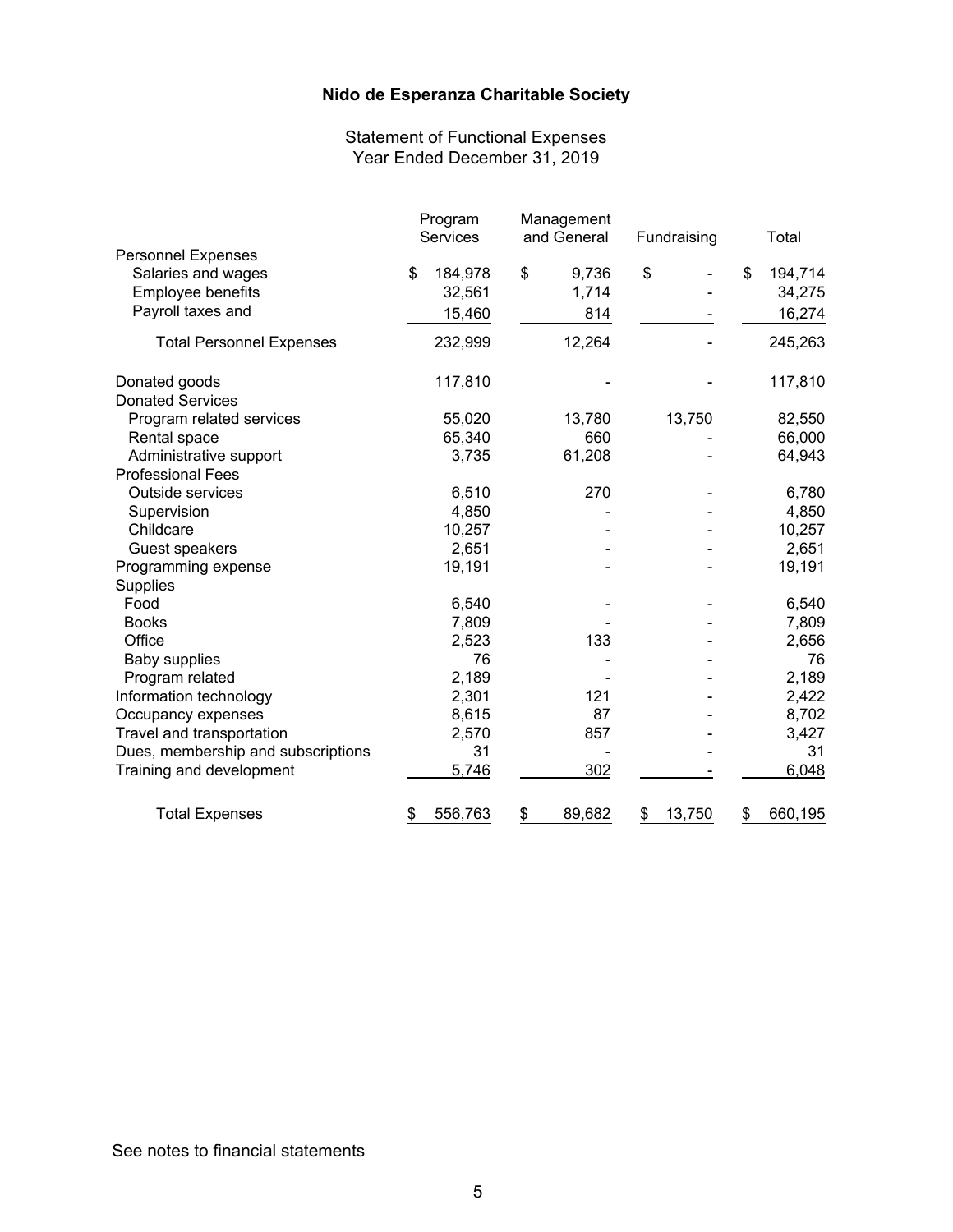Statement of Cash Flows Year Ended December 31, 2019

| <b>CASH FLOWS FROM OPERATING ACTIVITIES</b>                                                                                            |               |
|----------------------------------------------------------------------------------------------------------------------------------------|---------------|
| Change in net assets                                                                                                                   | \$<br>320,186 |
| Adjustments to reconcile change in net assets to<br>net cash from operating activities:<br>Changes in operating assets and liabilities |               |
| Contributions receivable                                                                                                               | (37, 659)     |
| Accounts payable and accrued expenses                                                                                                  | 1,475         |
| Net Cash from Operating Activities                                                                                                     | 284,002       |
| <b>CASH</b>                                                                                                                            |               |
| Beginning of year                                                                                                                      |               |
| End of year                                                                                                                            | 284.002       |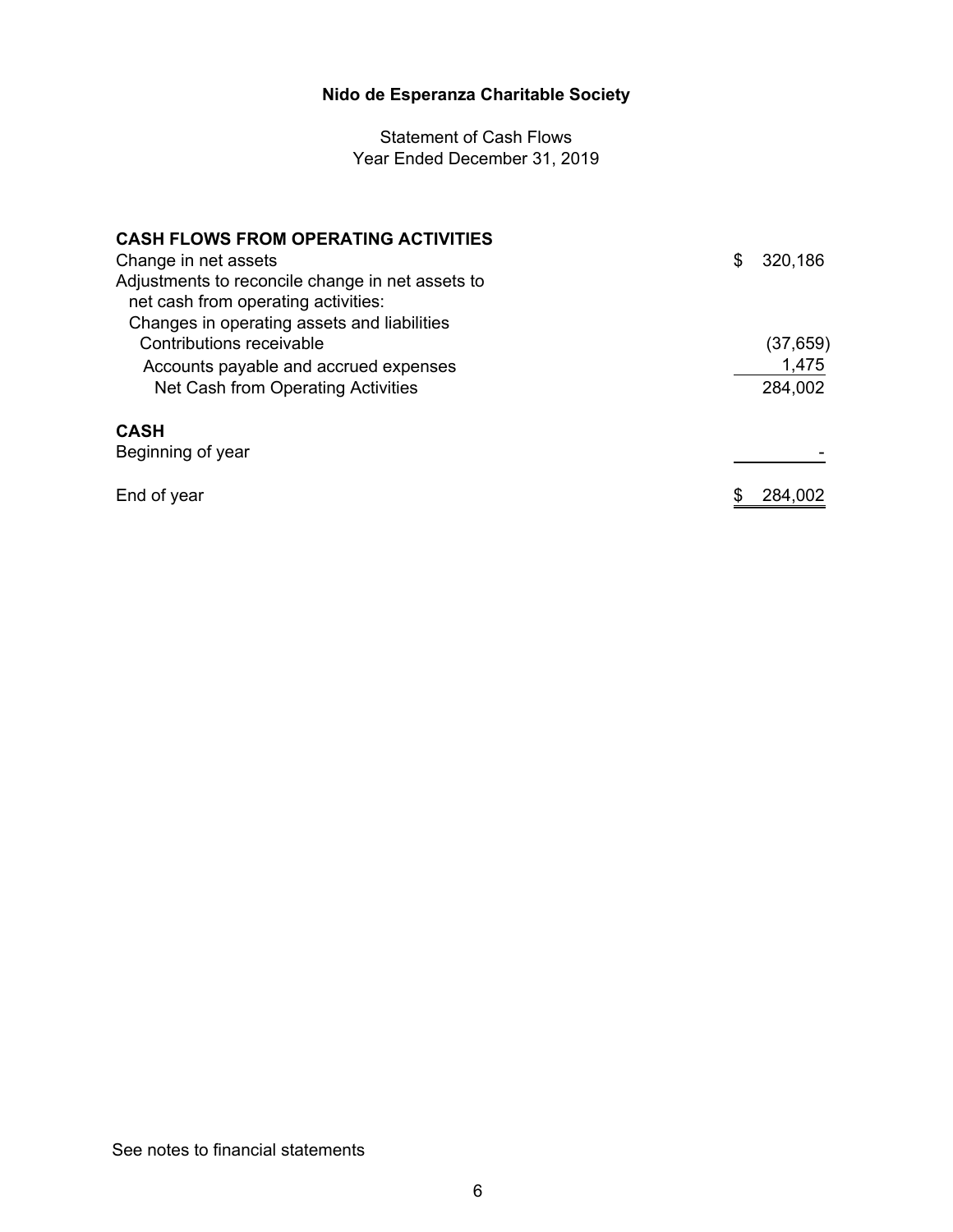Notes to Financial Statements December 31, 2019

### **1. Organization**

The Nido de Esperanza Charitable Society (the "Organization") was incorporated on February 27, 2018 as a not-for-profit organization that seeks to break the cycle of poverty by changing the first 1,000 days of a child's life. The Organization works with families from pregnancy through Pre-K/Head Start placement, taking a holistic approach (mind, body, soul) that supports both the child and the parents.

The Organization provides personalized parenting support through mentoring and educating parents, including instruction by various health care professionals, and builds deep community connections between families through weekly group meetings. Recognizing the importance of literacy and its impact on breaking the cycle of poverty, the Organization provides books, ESL classes, and reading support groups for families. The Organization also supports families through material assistance, especially items essential in the first 1,000 days of a child's life – such as diapers, formula, food, clothing, and baby equipment.

### **2. Summary of Significant Accounting Policies**

### *Basis of Presentation and Use of Estimates*

The accompanying financial statements have been prepared in accordance with accounting principles generally accepted in the United States of America (US GAAP), which requires management to make estimates and assumptions that affect the reported amounts of assets and liabilities and disclosure of contingent assets and liabilities at the date of the financial statements and the reported amounts of revenue and expenses during the reporting period. Accordingly, actual results could differ from those estimates.

#### *New Accounting Pronouncements*

#### *Recognition of Contributions*

The Organization follows Accounting Standard Update ("ASU") 2018-08, Clarifying the Scope and the Accounting Guidance for Contributions Received and Contributions Made. This guidance provides a framework for evaluating whether grants and contributions should be accounted for as exchange transactions or as nonexchange transactions.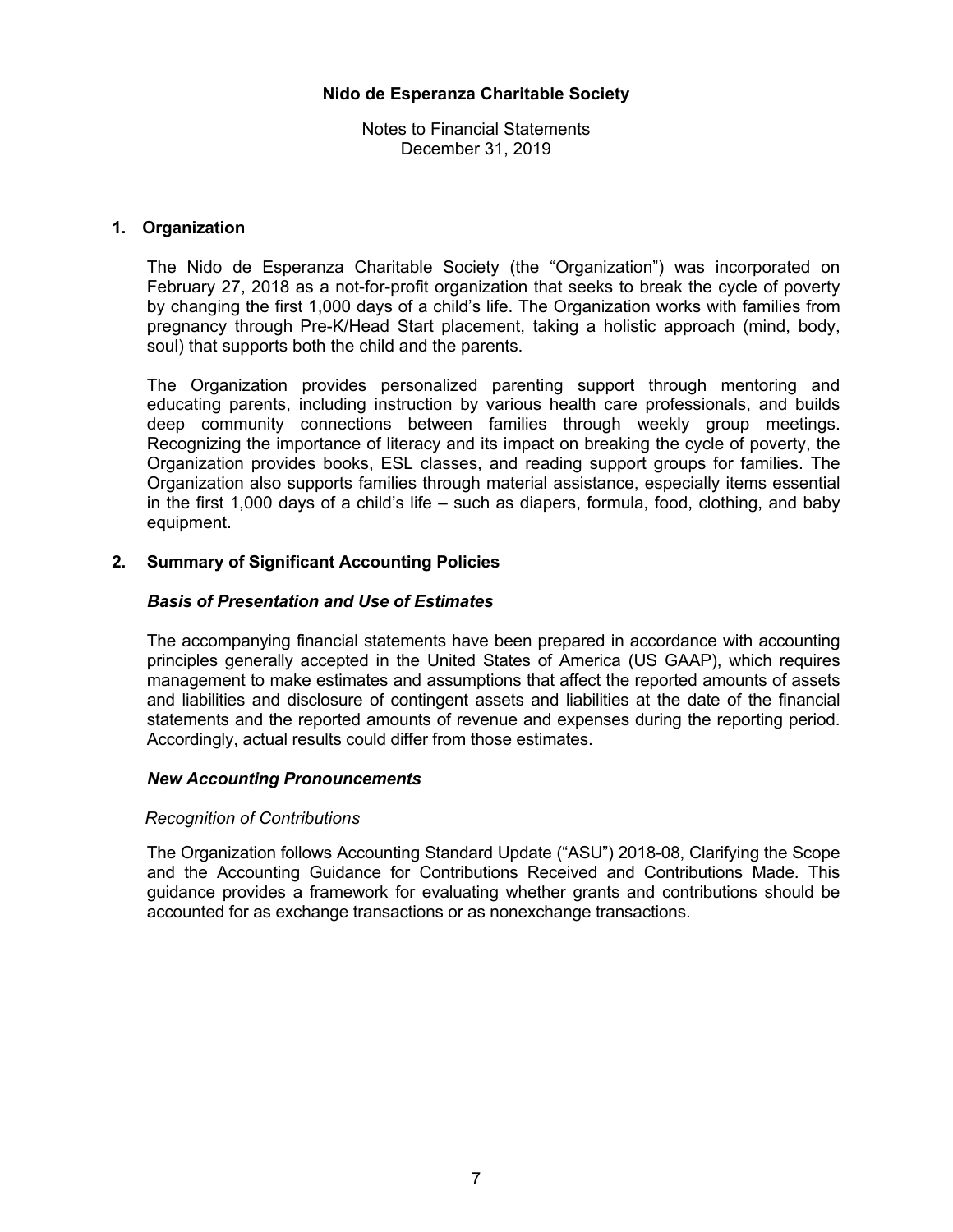Notes to Financial Statements December 31, 2019

#### **2. Summary of Significant Accounting Policies** *(continued)*

#### *Net Asset Presentation*

Net assets, revenues, gains and losses are classified based on the existence or absence of donor-imposed restrictions. Accordingly, the Organization's net assets are classified as with or without donor restrictions. Net assets without donor restrictions include funds having no restriction as to use or purpose imposed by donors. Net assets with donor restrictions are those whose use is limited by donors for a specific time period or purpose and may include net assets to be held in perpetuity.

#### *Contributions*

Contributions are recognized when cash or unconditional promises to give have been received or ownership of donated assets is transferred to the Organization. Conditional promises to give are recognized only when the conditions on which they depend are substantially met and the promises become unconditional.

Unconditional promises to give that are expected to be collected in future years are recorded at the present value of their estimated future cash flows.

#### *In-kind Contributions*

The Organization receives donations of food, baby products and donated services to run its program.

Non-cash contributions (in-kind contributions) that are significant in amount and can be reasonably valued are recorded at fair value. Goods received without an objective basis of valuation are not recorded.

US GAAP requires the value of donated services to be recorded if the donated services create or enhance nonfinancial assets or require specialized skills. Many volunteers have contributed significant amounts of their time to activities of the Organization. However, since the above requirements were not met, the value of those contributed services has not been recorded in the financial statements.

#### *Functional Allocation of Expenses*

The cost of providing various programs and other activities has been summarized on a functional basis in the statement of activities. Specific expenses that are readily identifiable to a single program or activity are charged to that function. Certain expenses are attributable to more than one program or supporting function and have been allocated in reasonable ratios determined by management. These expenses include salaries and wages, payroll taxes and employee benefits, which are allocated based on estimates of time and effort.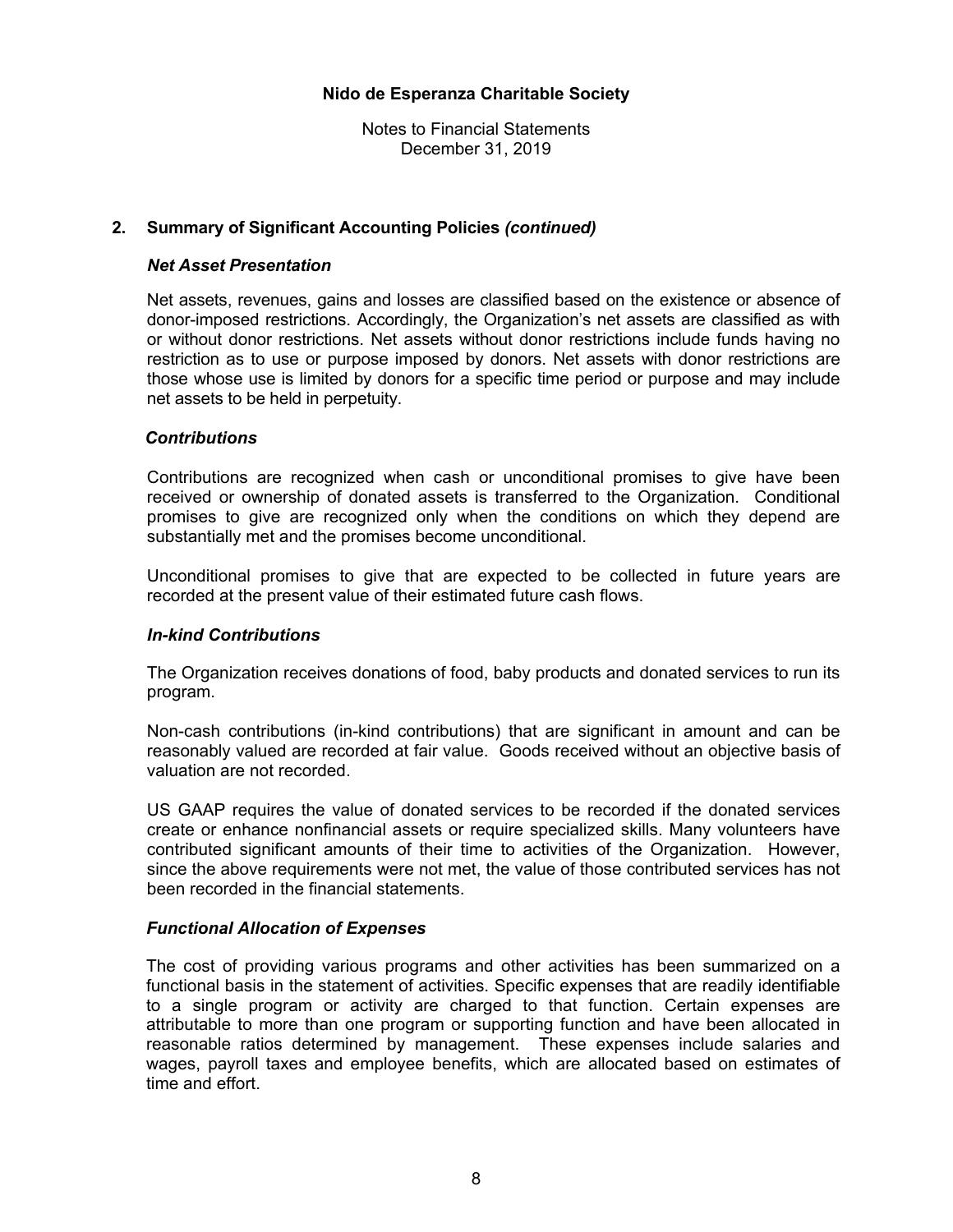Notes to Financial Statements December 31, 2019

#### **2. Summary of Significant Accounting Policies** *(continued)*

#### *Accounting for Uncertainty in Income Taxes*

The Organization operates as a nonprofit corporation under section 501(c)(3) of the Internal Revenue Code and is exempt from federal and state income taxes; accordingly, no provision is made for current or deferred income taxes. Periods since inception remain open to examination.

#### *Subsequent Events Evaluation by Management*

Management has evaluated subsequent events for disclosure and/or recognition in the financial statements through the date that the financial statements were available to be issued, which date is February 17, 2021.

#### **3. Concentration of Credit Risk**

Financial instruments that potentially subject the Organization to concentration of credit risk consist of cash and receivables. The Organization places its cash with high credit quality financial institutions which at times, may exceed federally insured limits.

#### **4. Liquidity and Availability of Financial Assets**

Financial assets available for general expenditure, that is, without donor or other restrictions limiting their use, within one year of the statement of financial position date, comprise of the following:

| Financial Assets:                                              |            |
|----------------------------------------------------------------|------------|
| Cash                                                           | \$284,002  |
| Contributions receivable                                       | 37,659     |
| <b>Financial Assets Available to Meet General Expenditures</b> |            |
| Over the Next Twelve Months                                    | \$ 321,661 |

Contributions are solicited on a regular basis to increase support and revenue and to improve cash flow.